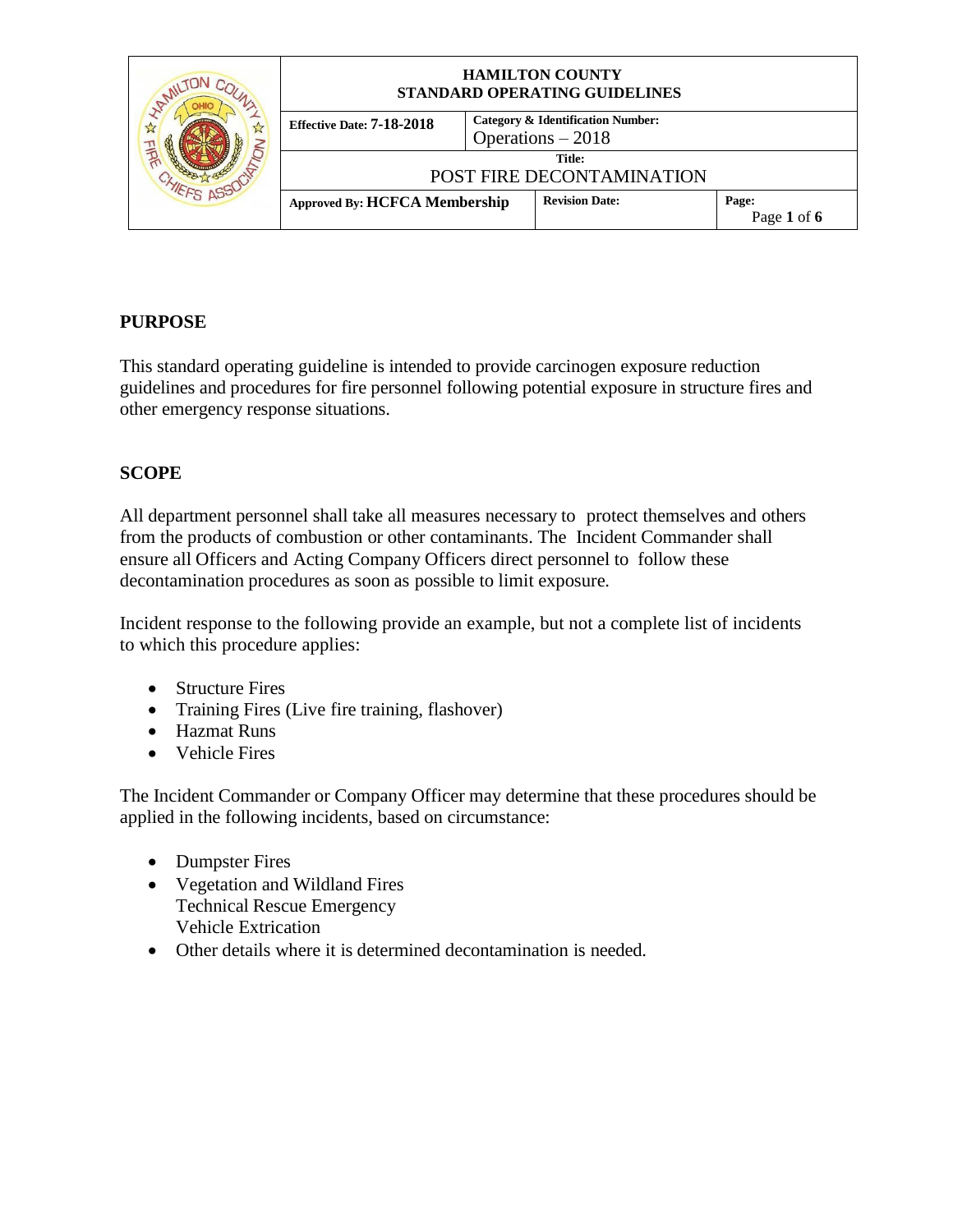|   | <b>HAMILTON COUNTY</b><br>STANDARD OPERATING GUIDELINES |                                                                    |                                     |                      |
|---|---------------------------------------------------------|--------------------------------------------------------------------|-------------------------------------|----------------------|
| A | Effective Date: 7-18-2018                               | <b>Category &amp; Identification Number:</b><br>Operations $-2018$ |                                     |                      |
|   |                                                         |                                                                    | Title:<br>POST FIRE DECONTAMINATION |                      |
|   | <b>Approved By: HCFCA Membership</b>                    |                                                                    | <b>Revision Date:</b>               | Page:<br>Page 2 of 6 |

### **PROCEDURES**

#### **Limiting Exposure**

During the incident intervention, limiting the number of firefighters to those necessary for effective containment and control should be a premise for crew assignments. Additionally, limiting duration of exposure should be a consideration.

Utilization of PPE, especially respiratory protection (SCBA) is essential.

If possible, an electric or battery powered fan should be put in place to provide a continuous supply of fresh air into the structure as soon as practical, and throughout overhaul operations.

#### **Gross Decontamination and Elimination of Possible Contaminants: Personnel**

The Incident Commander (IC) should designate a decontamination sector after the "loss stopped" benchmark is reached or all needed fire ground functions are assigned.

All personnel who entered the hot zone or were exposed to the products of combustions or other contaminants should rotate through the decontamination sector.

Decontamination is required anytime gear is heavily exposed to products of combustion or other contaminates, or if a fire officer deems it necessary. Dry and then wet decontamination, as appropriate to the contaminants and the situation, should be initially done at the scene and before removal of PPE, especially SCBA.

If PPE is soiled by contaminants from the fire or other emergency incident it shall go through the following steps:

- All loose debris will be brushed off with the hand brooms
- Areas with visible contaminants will be washed with brushes, using Dawn or comparable liquid detergent on PPE, external SCBA parts and mask. Only approved cleaning procedures should be used on internal SCBA parts.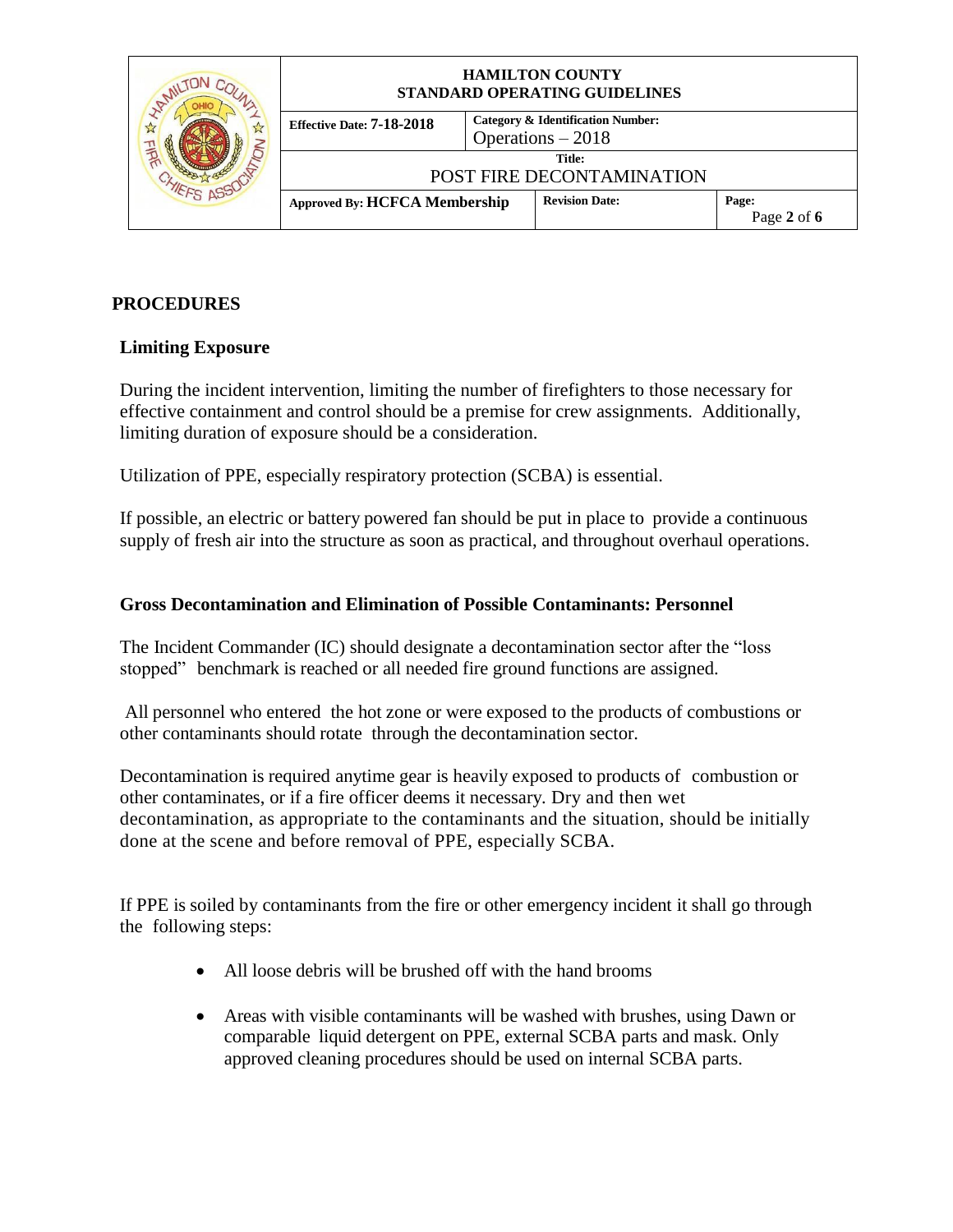|   | <b>HAMILTON COUNTY</b><br>STANDARD OPERATING GUIDELINES |                                                         |                                     |                      |
|---|---------------------------------------------------------|---------------------------------------------------------|-------------------------------------|----------------------|
| N | Effective Date: 7-18-2018                               | Category & Identification Number:<br>Operations $-2018$ |                                     |                      |
|   |                                                         |                                                         | Title:<br>POST FIRE DECONTAMINATION |                      |
|   | <b>Approved By: HCFCA Membership</b>                    |                                                         | <b>Revision Date:</b>               | Page:<br>Page 3 of 6 |

- PPE should be rinsed off from top of the helmet down to remove as much contaminates as possible.
- It is recommended that heavily soiled PPE be bagged at the scene using department approved bags that are at least 6 mils thick. The bag opening should be twisted and taped closed or twisted and an overhand knot to keep sealed.

"Fire Wipes" or "Baby Wipes", provided by the department, should be used on the hands, face, neck, and any exposed areas as soon as possible when exiting the structure.

The IC should highly recommend mutual aid companies proceed through the decontamination sector if exposed to the products of combustions or other contaminants.

Prior to leaving the scene all personnel exposed to the products of combustion or other contaminants should be issued a clean hood and pair of gloves. Company officers are responsible for ensuring this happens as soon as possible after firefighting operations are over.

#### **Gross Cleaning and Elimination of Possible Contaminants: Equipment**

All fire equipment shall be cleaned before placing back on the fire apparatus which includes but not limited to the following items:

SCBA SCBA Face piece using the proper cleaning agent All hand tools Nozzles Hose

While loading hose or equipment personnel should wear gloves, other than used structural firefighting gloves, to protect their hands from the products of combustion or being contaminated.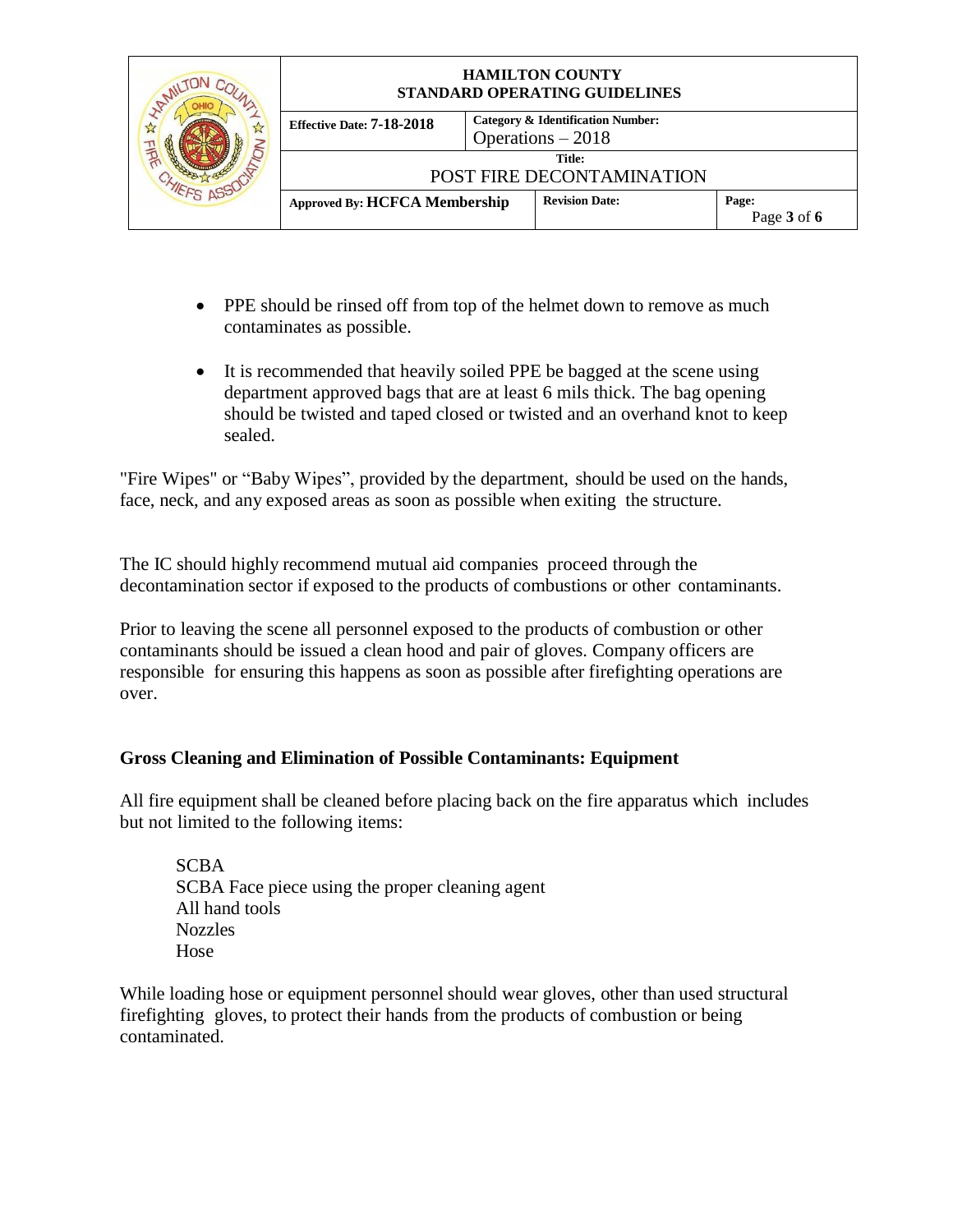|   | <b>HAMILTON COUNTY</b><br>STANDARD OPERATING GUIDELINES |                                                                    |                                     |                      |
|---|---------------------------------------------------------|--------------------------------------------------------------------|-------------------------------------|----------------------|
| N | Effective Date: 7-18-2018                               | <b>Category &amp; Identification Number:</b><br>Operations $-2018$ |                                     |                      |
|   |                                                         |                                                                    | Title:<br>POST FIRE DECONTAMINATION |                      |
|   | <b>Approved By: HCFCA Membership</b>                    |                                                                    | <b>Revision Date:</b>               | Page:<br>Page 4 of 6 |

## **Procedures for Fire Stations**

- Upon arrival at station the following procedures should be done to limit exposure to personnel, fire apparatus and the station:
- Do not enter the living quarters of the fire station wearing PPE.
- Minimize the time contaminated station wear is worn in the station.
- Wash or wipe all surfaces of the apparatus using Simple Green.
- Clean all SCBA face pieces following manufacturer or department procedures if not already completed at the emergency scene.
- Replace equipment and or needed supplies.
- Start decontamination procedure for PPE per department or manufacturer procedures. PPE should be washed immediately if it is contaminated to the point it could affect personnel safety. PPE contaminated by hazardous materials shall be properly handled based upon the recommended decontamination procedures for the material involved in the incident.
- Clean Apparatus Cabs and crew riding positions
- All contaminated hoods and gloves shall be washed and placed back in the spare supply.
- After all equipment and supplies are replaced all personnel shall take a shower and put on clean clothing/uniforms. Ideally, this should be completed within 1 hour after returning to station.
- Use proper PPE detergent and washing machines.
- All fire companies shall follow these procedures for incident responses outside its own response area even if not directed by the Incident Commander.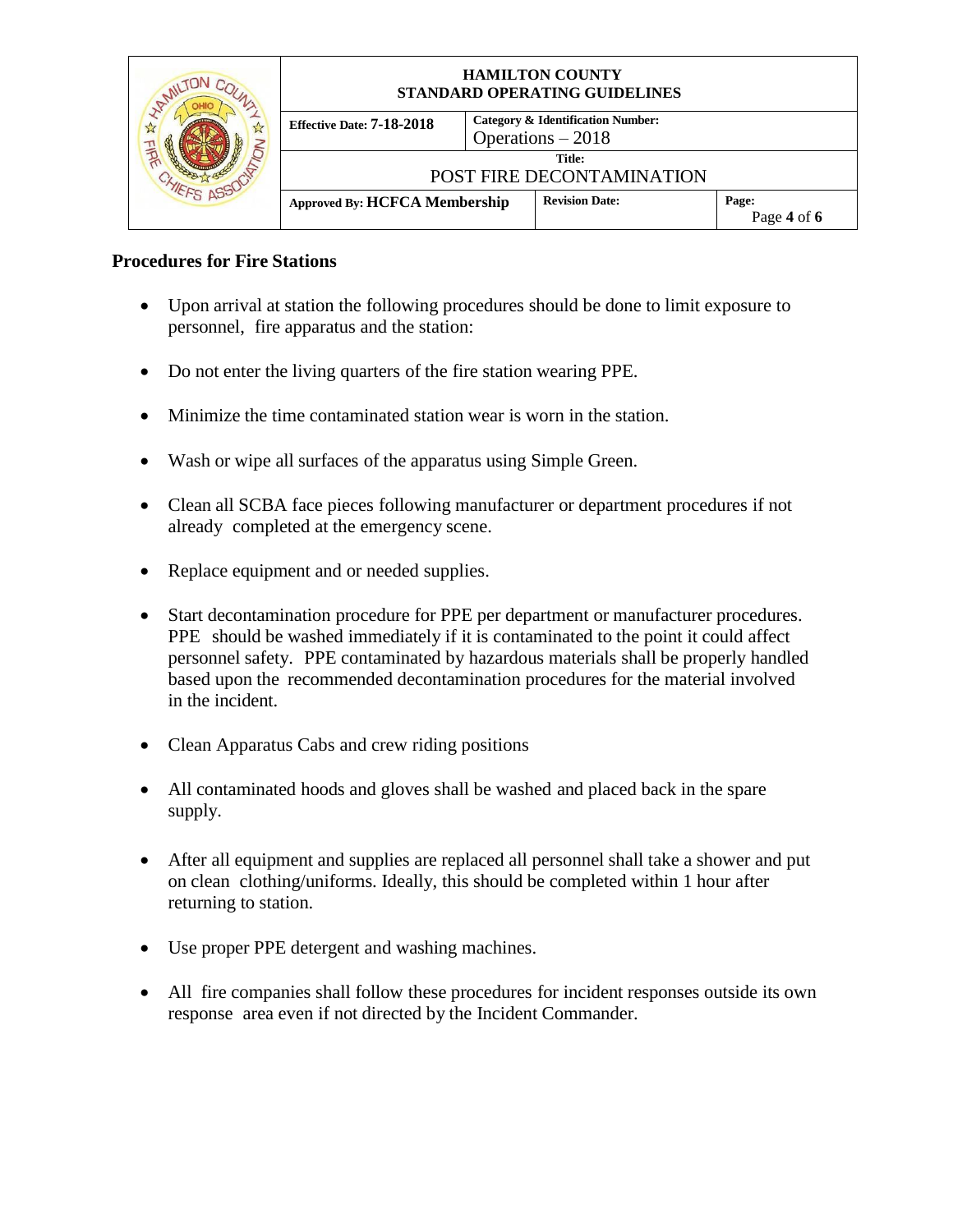|   | <b>HAMILTON COUNTY</b><br>STANDARD OPERATING GUIDELINES |                                                                    |                                     |                      |
|---|---------------------------------------------------------|--------------------------------------------------------------------|-------------------------------------|----------------------|
| A | <b>Effective Date: 7-18-2018</b>                        | <b>Category &amp; Identification Number:</b><br>Operations $-2018$ |                                     |                      |
|   |                                                         |                                                                    | Title:<br>POST FIRE DECONTAMINATION |                      |
|   | <b>Approved By: HCFCA Membership</b>                    |                                                                    | <b>Revision Date:</b>               | Page:<br>Page 5 of 6 |

### **Fire Investigators**

Fire investigators should follow their department's policy on PPE and documentation of any exposures while investigating fires. It is encouraged that the fire investigators have proper PPE and SCBA. Investigators should not be permitted to enter the scene of an IDLH atmosphere without the proper PPE. Actions should be taken to remove the IDLH atmosphere prior to the investigation beginning if the PPE is not available.

## **Gross Decontamination Equipment (Decon Bucket)**

The decontamination buckets assigned to the engine, ladder, and rescue companies should be used in the decontamination sector (See Equipment Section).

Each company should carry the following items in the decontamination kit

5 gallon bucket with lid labeled DECON.

1 soft brush 1 hard brush 1 15 foot section of garden hose with adapter for discharge with nozzle 1 bottle of Dawn Dish Washing Detergent 1 bottle of Simple Green 2 packs of "Fire Wipes" or "Baby Wipes" 1 bottle of sun screen 4 wash clothes 2 bottles of water EMS gloves White or clear trash bags minimum of 6 mil

Reference:

- National Volunteer Fire Council Best Practices for Preventing FF Cancer
- Firefighter Cancer Support Network: Healthy In, Healthy Out
- Florida Firefighters Safety and Health Collaborative